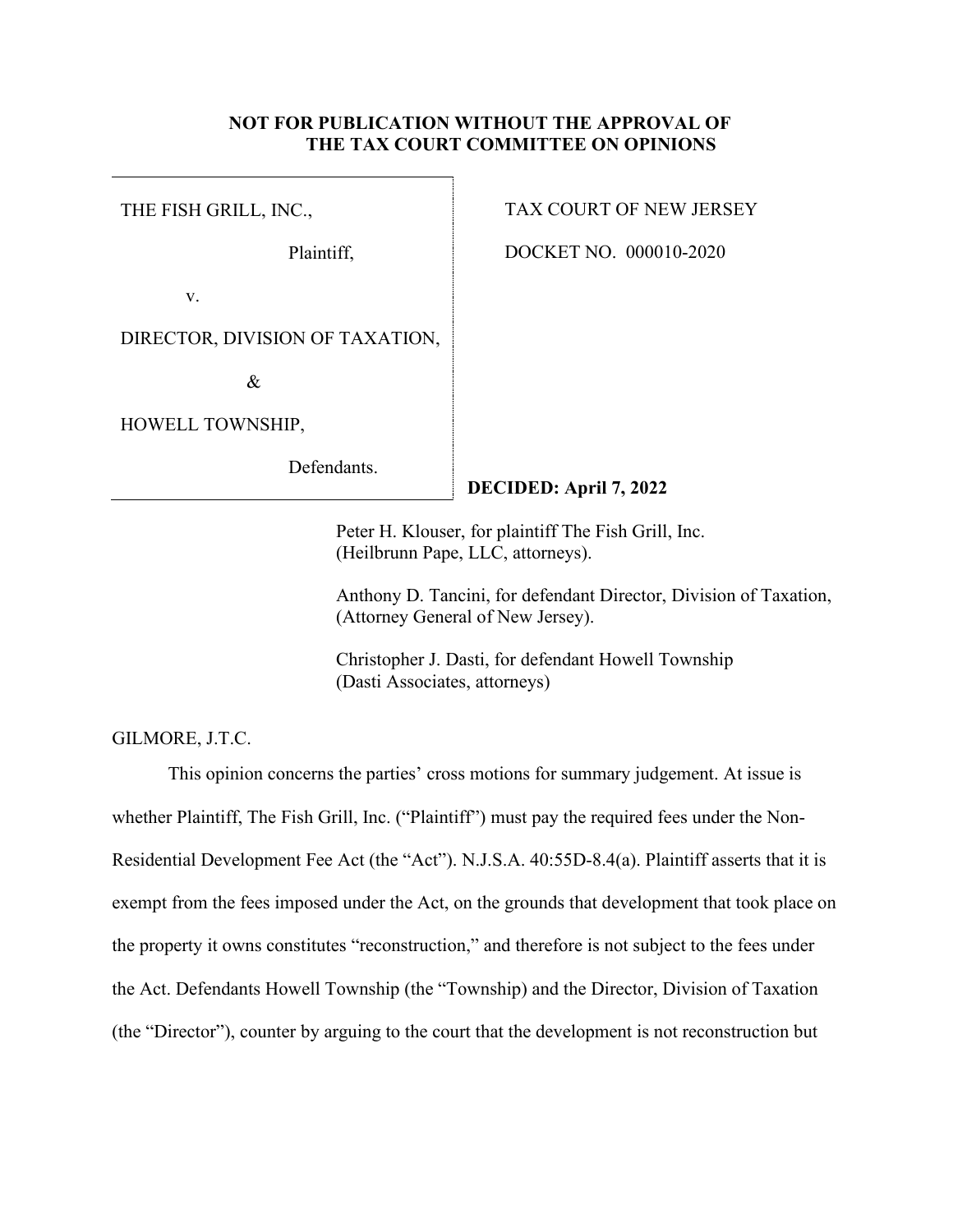rather is "new construction," subjecting Plaintiff to Act's fees. For the foregoing reasons, the court denies Plaintiff's motion and grants the Defendants' motions.

#### **Findings of Fact and Procedural History**

 The court makes the following findings pursuant to R. 1:7-4. Plaintiff is the owner of record of the real property known as Block 71, Lot 5 as shown on the Tax Map of the Township of Howell, Monmouth County, State of New Jersey (hereinafter the "subject property"). The subject property contains 39,226 square feet and is located along New Jersey State Highway Route 9 near the intersection of Ford Road. It is located within the HD-1 Zoning District and was improved with two dwellings prior to Plaintiff's non-residential development at issue before the court.

In 2013, Plaintiff filed an application for a conditionally exempt site plan approval to reconstruct a commercial building containing a hair salon into a restaurant. The Township conditionally approved the application on May 1, 2014. Prior to the start of construction, a flooding issue arose with the hair salon that rendered the building incapable of being renovated and required Plaintiff to obtain minor site plan approval from the Township. The Township granted minor site plan approval on May 21, 2015, and issued a Resolution on June 18, 2015. The Resolution made clear that due to the flooding issues, the structure on the property was "unable to be renovated." The Resolution gave Plaintiff notice that the granted approval was "for construction of a restaurant to be known as 'the Fish Grill' with associated parking and improvements." On April 1, 2016, Plaintiff received a construction permit for "major reconstruction of existing building into restaurant." On April 18, 2016, Plaintiff's architect notified the Township that portions of the existing foundation at the subject property were inadequate and needed to be replaced. Plaintiff subsequently submitted a construction application

2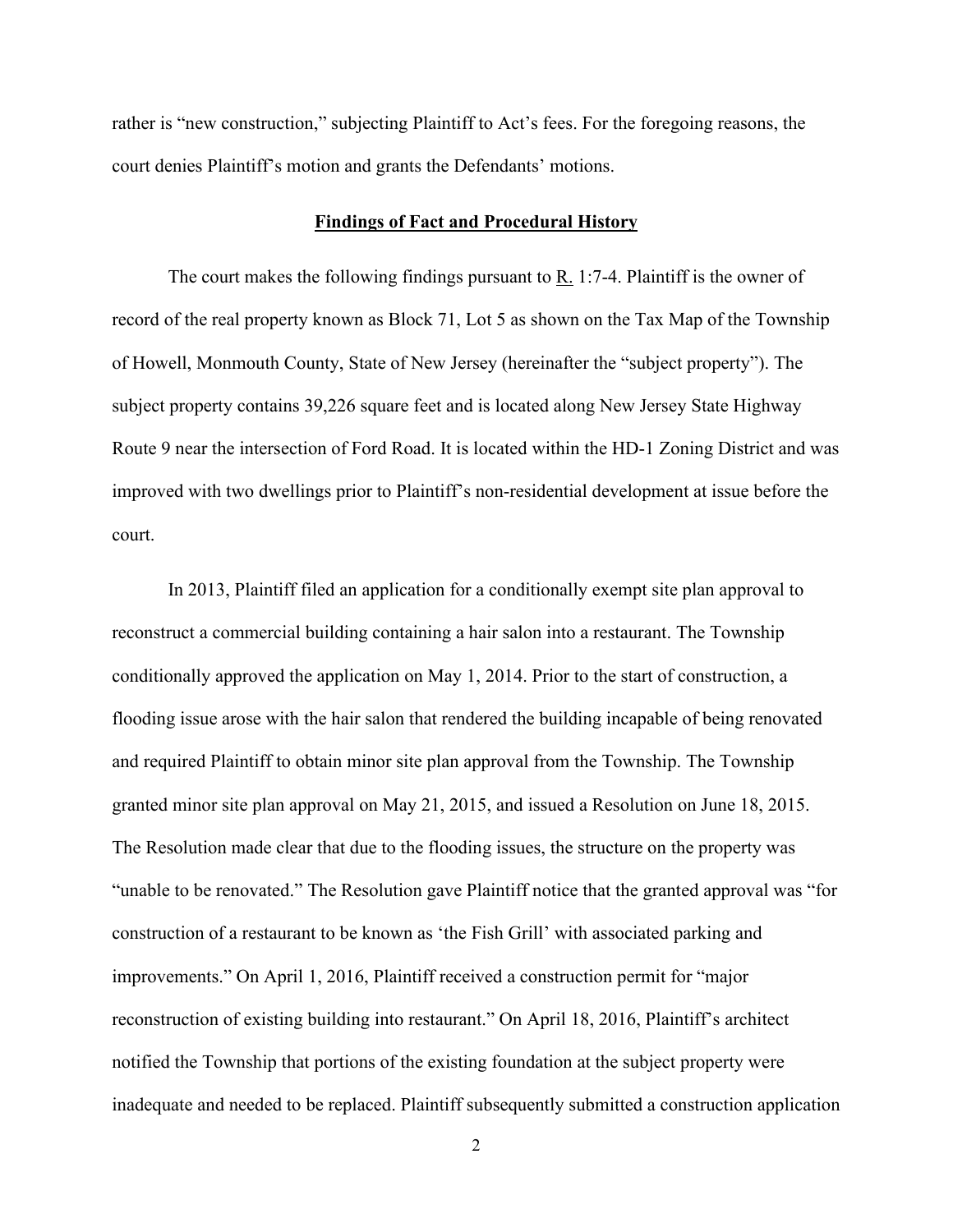to "replace existing foundation." Following completion of the improvements, Plaintiff applied for and received a Certificate of Occupancy on June 3,  $2019$  $2019$  $2019$ .<sup>1</sup>

Around June 2019, the Township imposed the Statewide Non-Residential Development Fee ("NRDF") on Plaintiff's non-residential development pursuant to the Act, which Plaintiff contested with the Township. Through counsel, the Township advised Plaintiff that Plaintiff had received approval to construct a new building, and thus, Plaintiff's non-residential development was new construction subject to the NRDF as required by the Act.<sup>[2](#page-2-1)</sup> Plaintiff protested the Township's position in a letter dated August 9, 2019, arguing that development at issue was not new construction but was reconstruction. Plaintiff stated that it was reconstruction because documents issued by the Township included the word "reconstruction."[3](#page-2-2) The Township responded, reiterating that it was the Township's position that the development is new construction because Plaintiff received approval from the Township to construct a new building. After the Director's office requested additional information on the matter, the Township provided documentation regarding the Plaintiff's replacement of the foundation that had existed at the subject property prior.

The Director issued his determination on October 18, 2019, upholding the Township's imposition of the fee. The determination indicated that the facts showed the existing buildings were incapable of being renovated and that the building, including the existing foundation, was

<span id="page-2-0"></span><sup>&</sup>lt;sup>1</sup> The Certificate stated that the description of the work/use of the property was "change of use-major reconstruction of existing building into restaurant (Fish Grill Restaurant) only foundation to remain."

<span id="page-2-1"></span><sup>&</sup>lt;sup>2</sup> The Township reasoned that "In the instant matter the construction of the new restaurant clearly is new construction. The prior buildings were removed and only the foundation remained. The construction official notated the 'type of work' as a 'new building' and 'rehabilitation.' It was not a traditional change of use where one building is being converted to a new one."

<span id="page-2-2"></span><sup>3</sup> Specifically, Plaintiff argued: "All of the relevant documents filed by the applicant with the Township and/or issued by the Township with regard to this property confirmed that this was a reconstruction project. Those documents include the applications that were filed by the Fish Grill, Inc., together with the building permit and Certificate of Occupancy that were issued by the Township of Howell."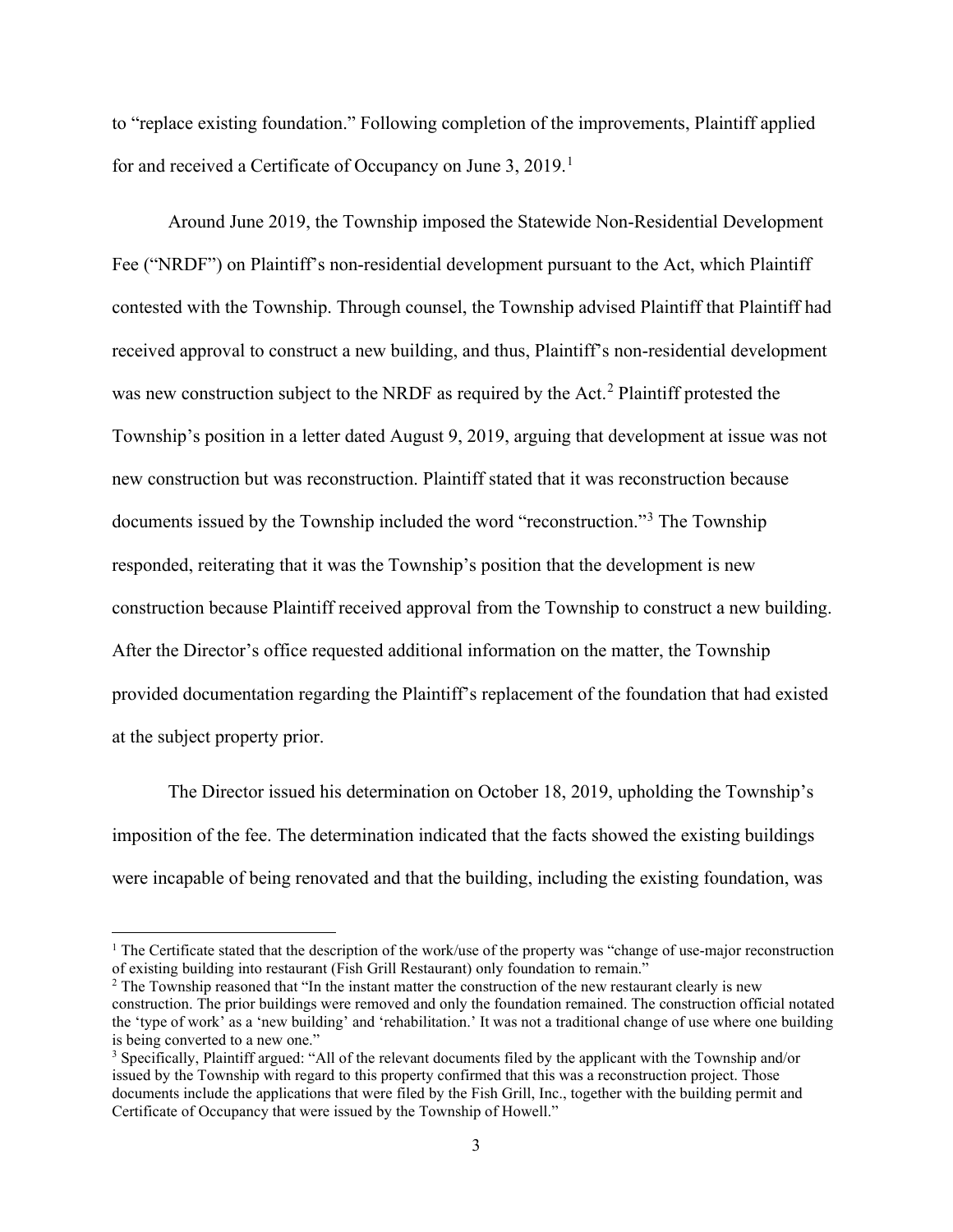demolished a new building was constructed. The determination also stated that "According to the Office of Regulatory Affairs, Division of Codes and Standards, Department of Community Affairs, the project was improperly classified as reconstruction under the Rehabilitation Subcode, and the entire building should have been considered new construction and subject to current codes."

Plaintiff appealed the Director's determination to this court on January 3, 2020, naming only the Director as a Defendant. The Township moved to intervene on January 10, 2020, and this court granted the motion on August 5, 2020. Subsequently, Plaintiff moved for summary judgement, the Township and the Director filed cross motions for summary judgment. Plaintiff filed no response to the Defendants' motions.

### **Conclusions of Law**

## I. Summary Judgment Standard

It is well established that a motion for summary judgment should be granted where "the pleadings, depositions, answers to interrogatories and admissions on file, together with the affidavits, if any, show that there is no genuine issue as to any material fact challenged and that the moving party is entitled to a judgment or order as a matter of law." R. 4:46-2(c). An issue of fact "is genuine only if, considering the burden of persuasion at trial, the evidence submitted by the parties on the motion, together with all legitimate inferences therefrom favoring the nonmoving party, would require submission of the issue to the trier of fact." Id. All evidence presented must be viewed in "the light most favorable to the non-moving party" but trial courts are encouraged "not to refrain from granting summary judgment when the proper circumstances present themselves." Brill v. Guardian Life Ins. Co. of Am., 142 N.J. 520, 541 (1995). If the

4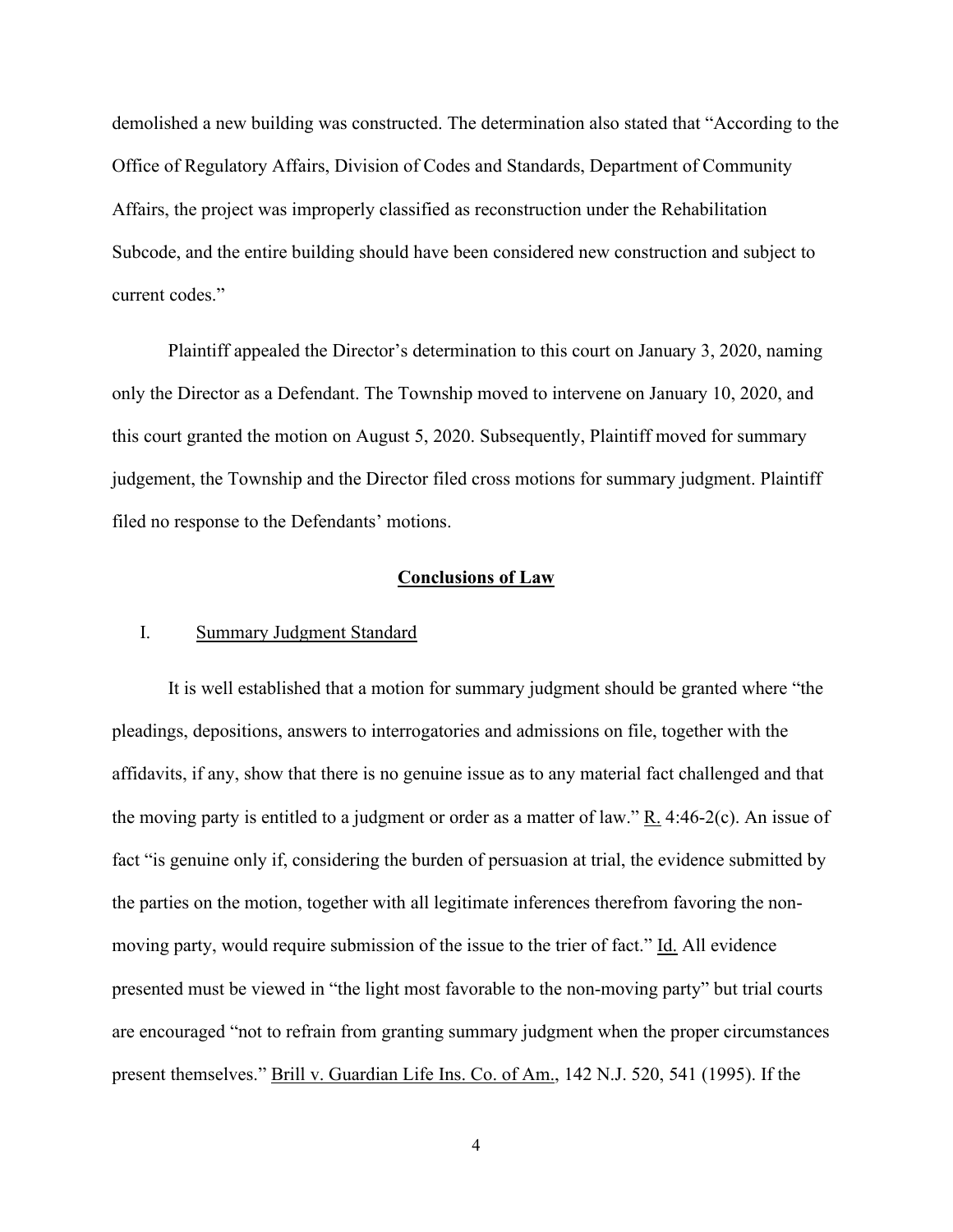evidence presented by the non-moving party does not create a genuine issue of material fact, and solely provides immaterial or insubstantial facts, it will be insufficient to defeat the motion. Anderson v. Liberty Lobby Inc., 477 U.S. 242 (1986). "A non-moving party cannot defeat a motion for summary judgment merely by pointing to any fact in dispute." Brill, 142 N.J. at 529. Moreover, "when the evidence is so one-sided that one party must prevail as a matter of law the trial court should not hesitate to grant summary judgment." Id. at 540.

The Director argues in its motion that Plaintiff's motion for summary judgment is defective because it does not comply with the requirements of R. 4:46-2(a). R. 4:46-2(a) provides:

The motion for summary judgment shall be served with a brief and a separate statement of material facts with or without supporting affidavits. The statement of material facts shall set forth in separately numbered paragraphs a concise statement of each material fact as to which the movant contends there is no genuine issue together with a citation to the portion of the motion record establishing the fact or demonstrating that it is uncontroverted. The citation shall identify the document and shall specify the pages and paragraphs or lines thereof or the specific portions of exhibits relief on. A motion for summary judgment *may be denied* without prejudice for failure to file the required statement of facts.

 $[R. 4:46-2(a)$  (emphasis added).]

But see Hancock v. Borough of Oaklyn, 347 N.J. Super. 350, 362 (App. Div. 2002) (finding that failure to employ separately numbered paragraphs is not a material deviation from this rule when the facts are set forth with references to the record). Although the requirements of R. 4:46-2(a) are stated in mandatory terms, summary judgment may be granted even if these requirements are not met when there is a single critical and undisputed issue. See Kenney v. Meadowview Nursing Center, 308 N.J. Super. 565, 569-70 (App. Div. 1998); Housel v. Theodoridis, 314 N.J. Super. 597, 602 (App. Div. 1998).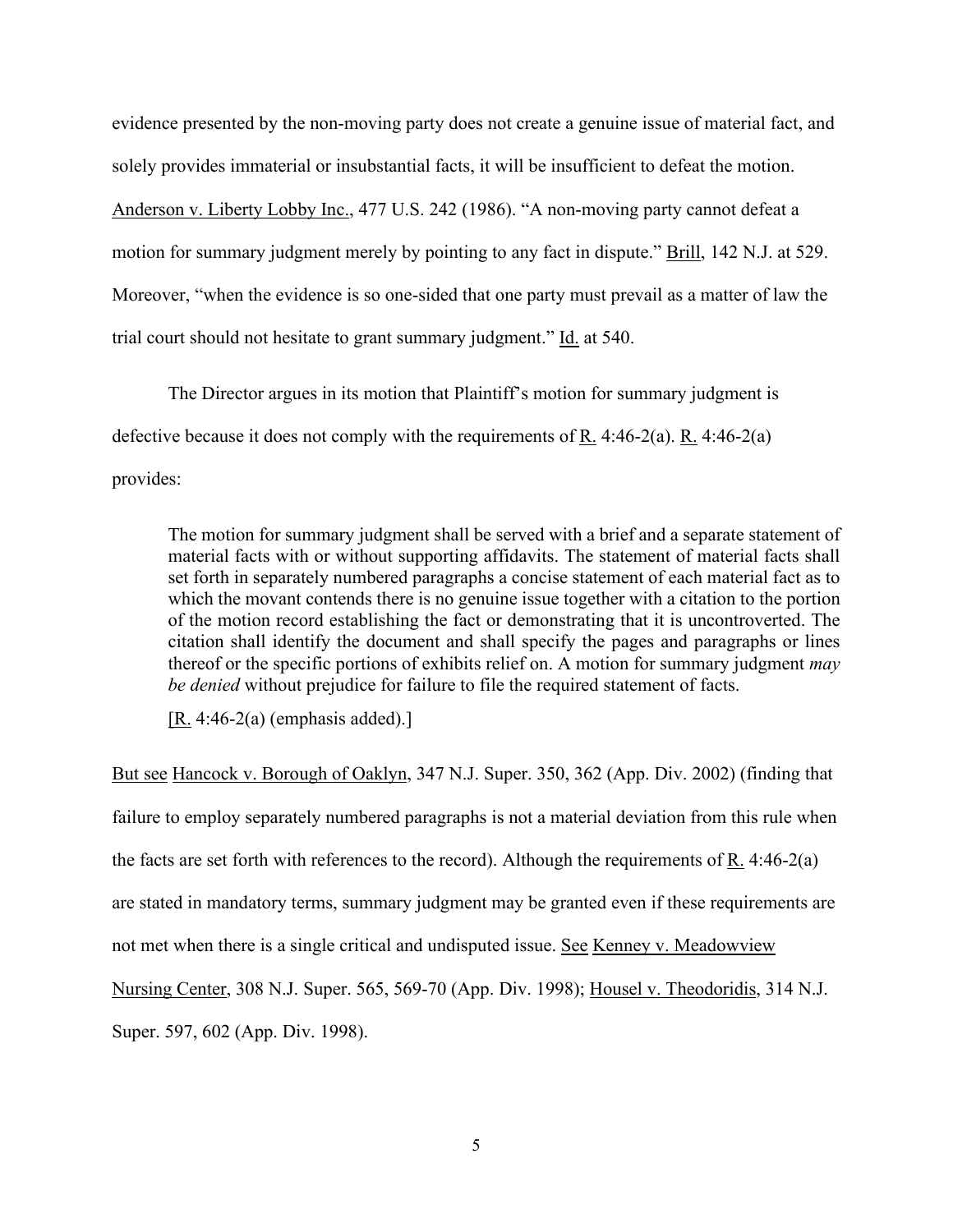In Kenney, the Plaintiff brought an action under the Family Leave Act and the Law Against Discrimination. 308 N.J. Super. at 566. When discovery was completed, the Defendant employer filed a motion for summary judgment, followed by Plaintiff's cross-motion for summary judgment. Id. at 568. The Appellate Division found that "neither party fully complied with  $R_1$ . [4](#page-5-0):46-2.<sup>4</sup> Id. at 569. However, the court addressed the merits of the case because it still found the case ripe for summary judgment, because "the material facts were not disputed," and "the critical issue was whether plaintiff had sufficient hours to qualify for Family Leave benefits." Id. But see Lyons v. Twp. of Wayne, 185 N.J. 426, 435-37 (2005) (finding the court was unable to conclude that there was no genuine issue as to any material fact because the movant failed to comply with the requirements of  $R_1$ . 4:46-2(a)).

Here, Plaintiff's summary judgment motion suffers serious defects and is not in compliance with R. 4:46-2. As the Director points out, Plaintiff's "Statement of Facts," which is primarily listed as "Background" in paragraph form, is not a separate document from Plaintiff's brief, nor are the facts set forth in separately numbered paragraphs with the required record citations as required by R. 4:46-2. Despite these issues, the court still finds it appropriate that the matter be resolved by summary judgment. As in Kenney, the material facts here are not in dispute, and the parties all explicitly agree that no genuine issues of material fact exist. See 308 N.J. Super. at 569. Rather, the issue in this case centers on the legal determination of whether the undisputed development on the subject property constituted "construction," which is subject to the fees imposed by the Act, or "reconstruction," which would exempt Plaintiff from paying such fees. As stated in the Director's brief, "there is no dispute regarding the actual work performed

<span id="page-5-0"></span><sup>4</sup> The court noted that it did not appear that either party submitted, certifications, affidavits, admissions, or answers to interrogatories in support of its respective motion for summary judgment. Instead, both parties relied on the facts set forth in the briefs.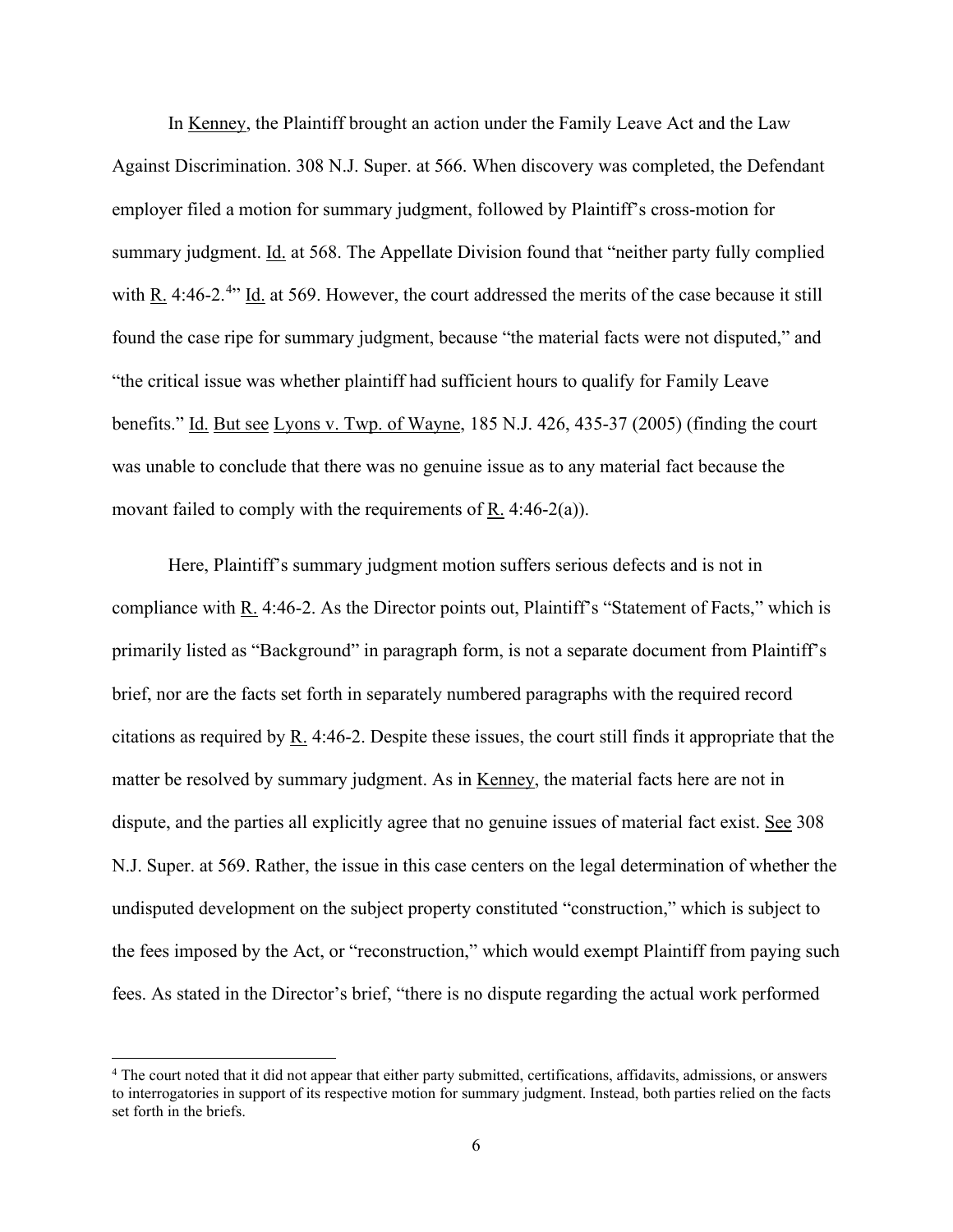by the Plaintiff, only how it should be legally classified—as taxable construction or exempt reconstruction." Because no dispute over a material fact exists and the court can rule as a matter of law, this issue therefore can be decided on summary judgment. See R. 4:46-2(c); Kenney, 308 N.J. Super. at 569.

## II. Non-Residential Development Fee Act

#### 1. Presumption of Validity

The court's analysis begins with the principle that "determinations by the Director [of Division of Taxation] are afforded a presumption of correctness, because 'courts have recognized the Director's expertise in the highly specialized and technical area of taxation.'" Gray v. Director, Div. of Taxation, 28 N.J. Tax 28, 35 (Tax 2014) (quoting Aetna Burglar & Fire Alarm Co. v. Director, Div. of Taxation, 16 N.J. Tax 584, 589 (Tax 1997). Therefore, the burden is on the Plaintiff to overcome this presumption. Atlantic City Transp. Co. v. Director, Div. of Taxation, 12 N.J. 130, 146 (1953). A taxpayer must present evidence that is "definite, positive and certain in quality and quantity" to overcome the presumption of the Director's assessment. Aetna Life Ins. Co. v. City of Newark, 10 N.J. 99, 105 (1952). "The 'naked assertions' of the taxpayer, without supporting records or documentation, are insufficient to rebut the presumption that the Director's assessment is correct." Yilmaz, Inc. v. Director, Div. of Taxation, 22 N.J. Tax 204, 232 (Tax 2005), (citing TAS Lakewood, Inc., v. Director, Div. of Taxation, 19 N.J. Tax 131, 140 (2000).

The parties made the following arguments in their summary judgment motions. Plaintiff maintains that the Director erred in determining that the development on the subject property was "new construction." Plaintiff argued that the building was reconstructed and did not constitute new construction. Specifically, Plaintiff argued that "all of the relevant documents filed by the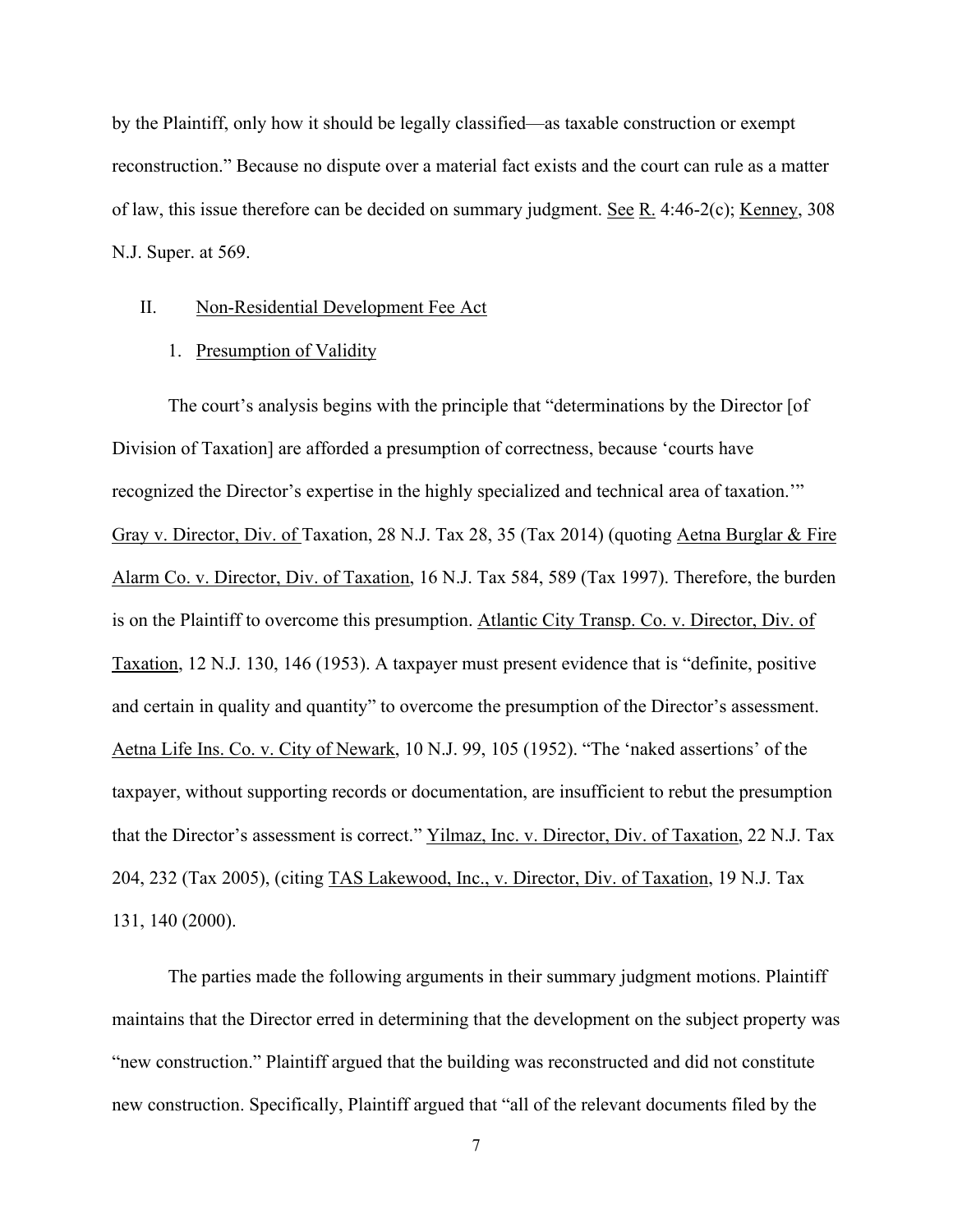applicant with the Township and/or issued by the Township with regard to this property confirmed that this was a reconstruction project."<sup>[5](#page-7-0)</sup> Plaintiff further argued that because the footprint of the existing building remained and that the commercial use of the building was not expanded, "to allow the application of the Development Fee Act would essentially allow the Townships to double dip on a single piece of property for redevelopment fees."

Defendants urge the court to take the alternate position, finding that the development on the subject property constituted new construction. Defendants effectively argued that under the state's Uniform Construction Code, the development constituted new construction. Defendants point to the Code, along with the fact that the flooding of the building rendered the existing structure incapable of being renovated, requiring Plaintiff to demolish and replace it.

#### 2. Court's Analysis

The Act imposes a fee 2.5% on all construction resulting in non-residential development. Specifically, the Act provides:

[A] fee is imposed on all construction resulting in non-residential development as follows:

(1) A fee equal to two and one-half percent of the equalized assessed value of the land and improvements, for all new non-residential construction on an unimproved lot or lots; or

(2) A fee equal to two and one-half percent of the increase in equalized value, of the additions to existing structures to be used for non-residential purposes.

[N.J.S.A. 40:55D-8.4(a).]

The Act defines "construction" as "*new* construction and additions, but does not include alternations, *reconstruction*, renovations, and repairs *as those terms are defined under the State* 

<span id="page-7-0"></span><sup>&</sup>lt;sup>5</sup> Documents that Plaintiff relied on in this argument were the applications filed, together with the building permit and Certificate of Occupancy that were issued by the Township.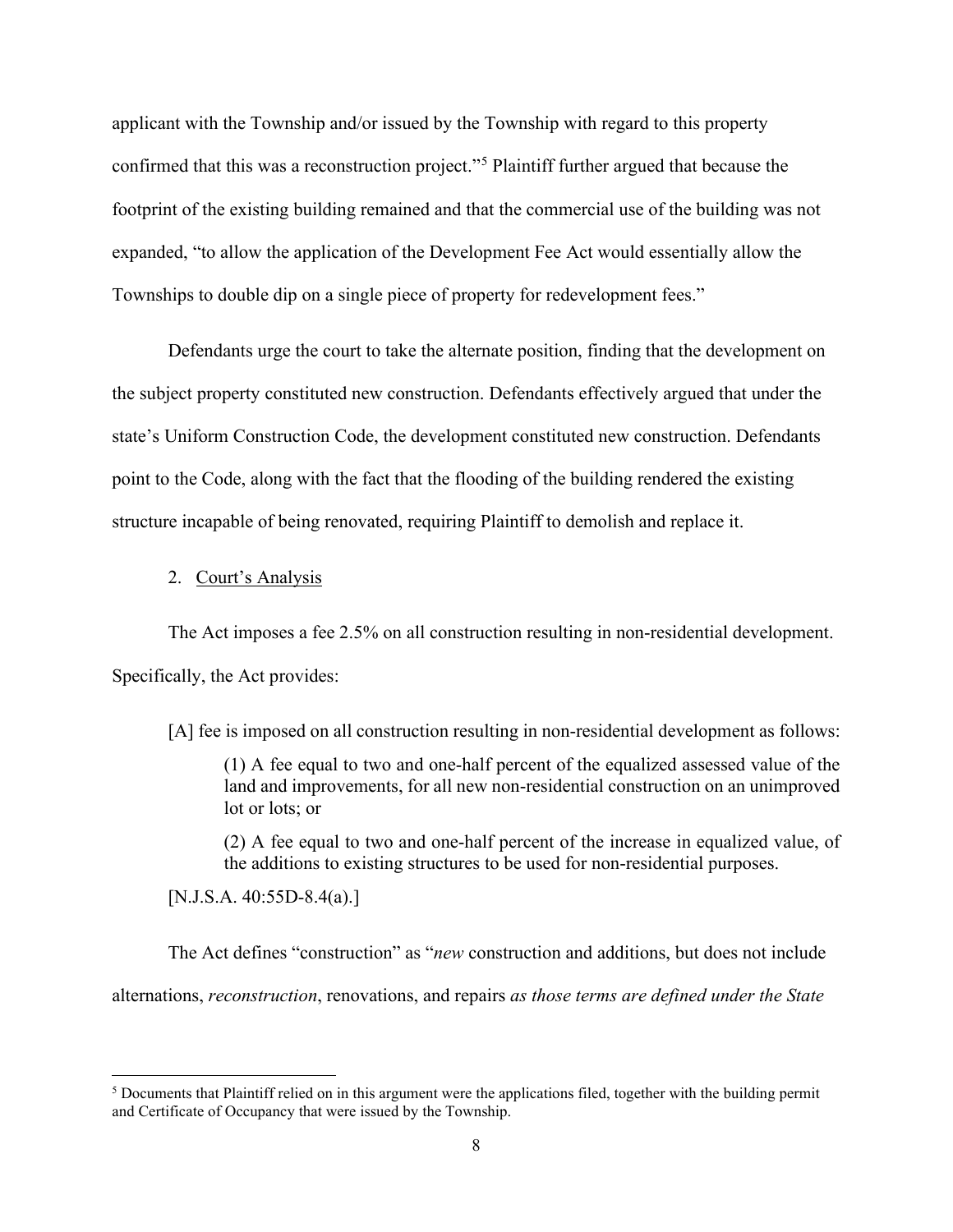*Uniform Construction Code* promulgated pursuant to the 'State Uniform Construction Code

Act…'" N.J.S.A. 40:55D-8.3 (emphasis added).

 The Rehabilitation Subcode of the Uniform Construction Code ("UCC") "shall control all matters concerning the repair, renovation, alteration, reconstruction, change of use, and addition to all buildings and structures and their service equipment as defined herein and shall apply to all existing buildings and structures in the State of New Jersey." N.J.A.C. 5:23-6.2(b). The code defines reconstruction as:

Any project where the extent and nature of the work is such that the work area cannot be occupied while the work is in progress and where a new certificate of occupancy is required before the work area can be reoccupied. Reconstruction may include repair, renovation, alteration or any combination thereof. Reconstruction shall not include projects comprised only of floor finish replacement, painting or wallpapering or the replacement of equipment or furnishings

[N.J.A.C. 5:23-6.3.]

 Most significantly, the code provides, "if a structure is demolished except for a de minimis amount, the construction official shall designate the replacement structure as a new structure and apply the requirements of the Uniform Construction Code to new construction." N.J.A.C. 5:23-  $6.2(b)(2)(i)$  (emphasis added).

 Here, considering the provisions above and the facts on the record, the court finds that the development on the subject property is properly classified as new construction. Plaintiff originally applied for a "Conditionally Exempt Site Plan" to reconstruct the existing commercial structure on the subject property as a restaurant. However, before this reconstruction could commence, the subject property was substantially damaged by flooding, rendering it "unable to be renovated." As a result, Plaintiff was required to make a formal application to the Township for a minor site plan approval, which was granted. Plaintiff's own professionals then confirmed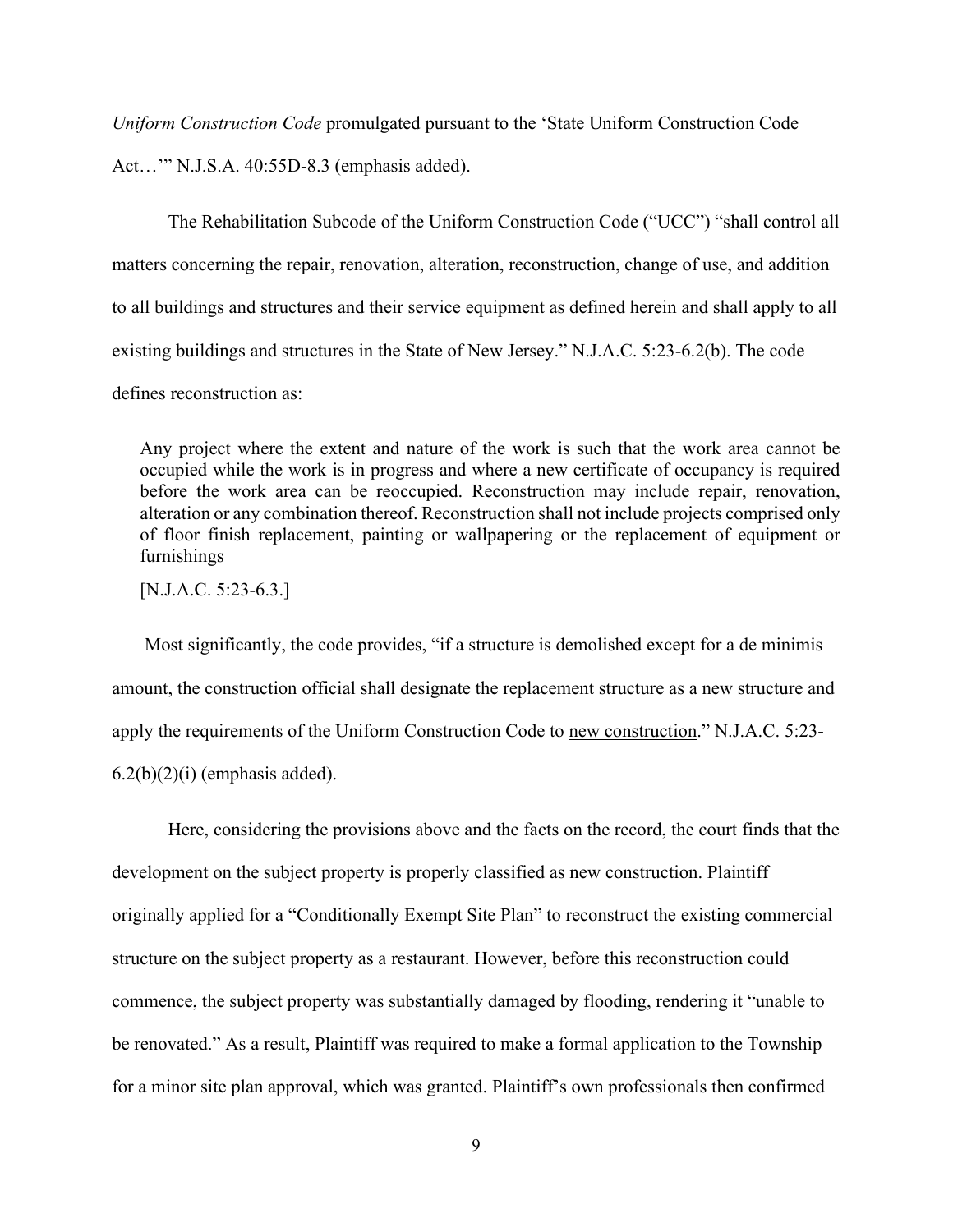that portions of the foundation needed to be replaced. The structure was demolished, new foundation footings were installed, and the new improvement was constructed.

The Act specifically provides that the relevant terms, including reconstruction, are to be defined by the Uniform Construction Code. See N.J.S.A 40:55D-8.3. The code explicitly provides, as stated above, that "if a structure is demolished except for a de minimis amount, the construction official shall designate the replacement structure as a new structure and apply the requirements of the Uniform Construction Code applicable to new construction." N.J.A.C. 5:23-  $6.2(b)(2)(i)$ . This is precisely what happened in this case. Defendants aver that Plaintiff can only succeed by showing that demolition of the building was limited to a "de minimis amount," which Plaintiff cannot. The court agrees. The entire structure here was demolished, including portions of the foundation, because the structure could not be renovated after the flooding issues. This is not a de minimis amount, and applying the Rehabilitation Subcode, the requirements applicable to new construction apply here. See id.

 The court rejects Plaintiff's argument that because some documents on the record provided the word "reconstruction," that this must be the classification. The provisions make clear that the Uniform Construction Code shall govern, and the code specifically provides that rules pertaining to new construction shall apply in factual scenarios such as this. Therefore, the Director's determination that the development on the subject property is "new construction" was correct, and Plaintiff has failed to provide any evidence that leads the court to believe that the presumption of correctness shall be overcome. See Aetna Life Ins. Co., 10 N.J. at 105.

 The court therefore denies Plaintiff's motion for summary judgment and grants the Defendants' motions, and judgment is entered accordingly.

10